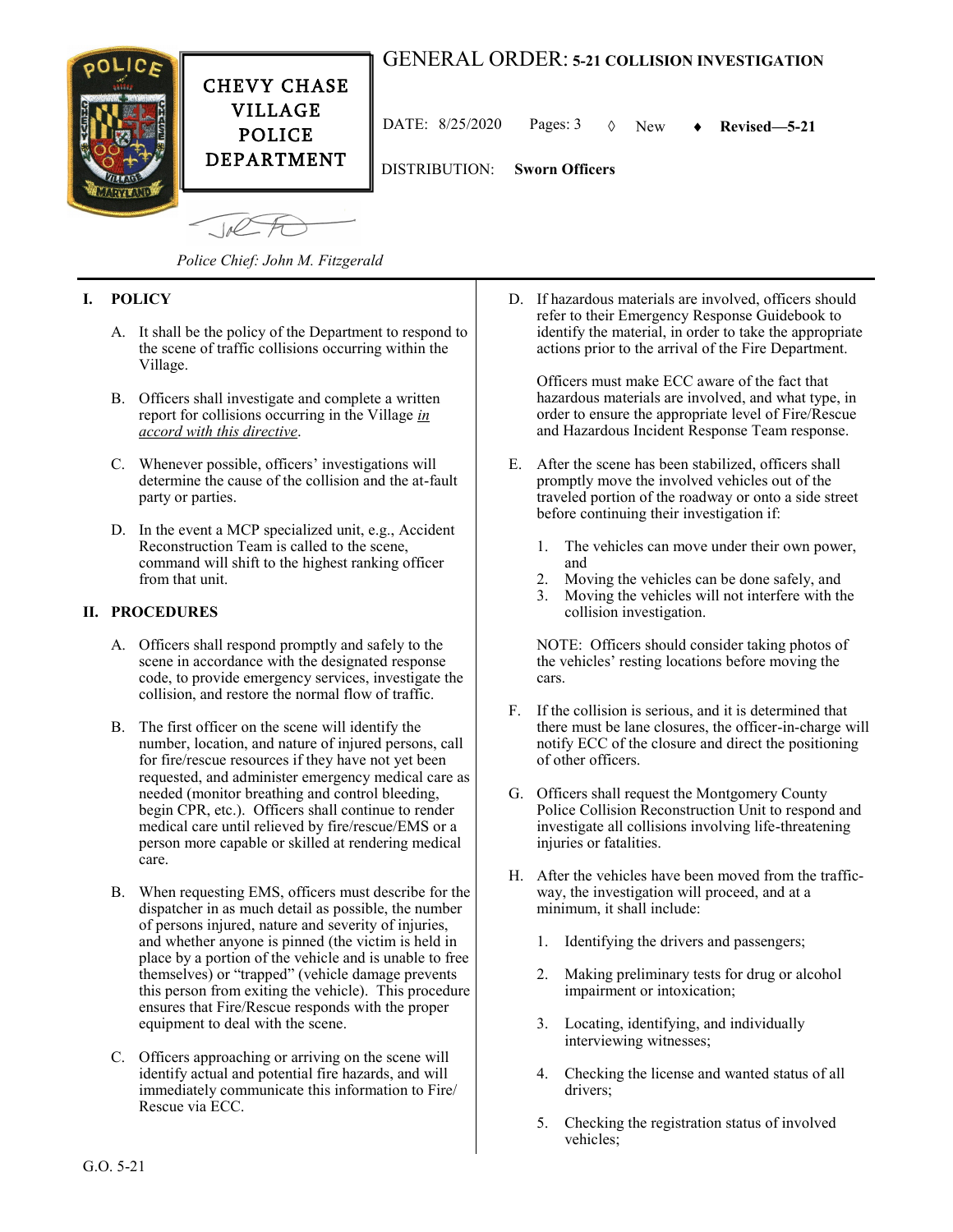- 6. Determine fault whenever possible; and
- 7. Obtaining sufficient information to complete a collision investigation report.
- I. The investigation may involve other steps such as:
	- 1. Taking photographs and/or measurements;
	- 2. Examining the condition and functioning of traffic control devices and other road equipment;
	- 3. Making a preliminary examination of the condition of vehicle equipment, i.e., lamps, tires, steering gear; etc.

# **III. REPORTING REQUIREMENTS**

- A. A collision investigation report (currently using the state's ACRS—*Automated Crash Reporting System*—software) shall be completed for every collision occurring within the Village except as outlined in Sections III. B. and C. below.
- *B. Mandatory reports. Reports are mandatory for collisions involving:*
	- *1. Personal injury,*
	- *2. Serious violations (DUI; driving suspended/ revoked; unlicensed driver; unregistered or uninsured vehicle; hit-and-run; other 'must appear' violations, etc.)*
	- *3. Government (federal, state, local, Metro) vehicles*
	- *4. Damage to any vehicle such that the vehicle cannot be safely driven ('significant damage').*
- C. A collision investigation report is not required for collisions occurring on private property not open to the public for vehicular traffic i.e. the driveway of a private residence or open field. Officers will complete an Incident Report (CODY) describing the circumstances of the mishap. Officers shall clear the call with the appropriate clearance based on the circumstances found at the scene.
- D. A collision investigation report is not required for minor property damage collisions where:
	- The vehicles are driveable and
	- There is no serious violation *(DUI; driving suspended or revoked; unlicensed driver; unregistered or uninsured vehicle, hit-and-run, any 'must appear' violation, etc.), and*
	- *No government (Village, other municipality, Metro, Ride-On, county, state, federal) vehicle is involved.*
	- 1. Officers may clear these collisions as **'5511-1'** and a written report will be unnecessary. This clearance will allow us to capture the fact that a collision occurred at a particular place and time and enable us to keep more accurate collision

records.

- 2. This policy does NOT relieve officers from the duty to fully investigate and report when they have reason to believe that a serious violation has occurred (DUI; driving suspended or revoked; unlicensed driver; unregistered or uninsured vehicle, etc.).
- 4. 5511-1 is NOT to be used for collisions occurring outside the Village; those calls should be cleared as an 'Assist Other Agency' or other appropriate clearance. We don't want to count collisions in our database unless they occur inside the Village.
- 5. Dispatchers must continue to note, in the comments field of the CODY incident, that the motorists have exchanged information.
- E. *Officers shall assist with and/or provide for the exchange of information (driver's license, registration, insurance, and personal contact information) between drivers involved in all collisions whether or not an ACRS report is written*.

# **IV. ISSUING CITATIONS**

- *A. Officers will only issue at-fault citations to motorists when the officer completes a collision investigation and writes a collision report.*
- *B. When an officer investigates a personal injury collision, collisions involving serious violations, or significant damage collisions and the officer determines which driver is at fault:*
	- *1. The officer should issue a citation to the at-fault motorist unless there are extenuation circumstances.*
	- *2. If the officer does not issue a citation to the at-fault motorist, the officer's narrative must assign primary fault whenever the investigation supports that conclusion.*
- D. Officers issuing citations related to a traffic collision must summons witnesses in order to successfully present evidence in court.

## **V. FATAL TRAFFIC COLLISIONS**

A 'fatal injury" is an injury that results in a death at the scene, at the hospital after having been transported from the scene, or within one year of the motor vehicle collision.

- 1. After the scene has been secured by appropriate means, and it has been determined that the collision involves, or will potentially involve a fatality, notifications will be made as soon as practical, via ECC. to the following:
	- a. MCP Collision Reconstruction Unit